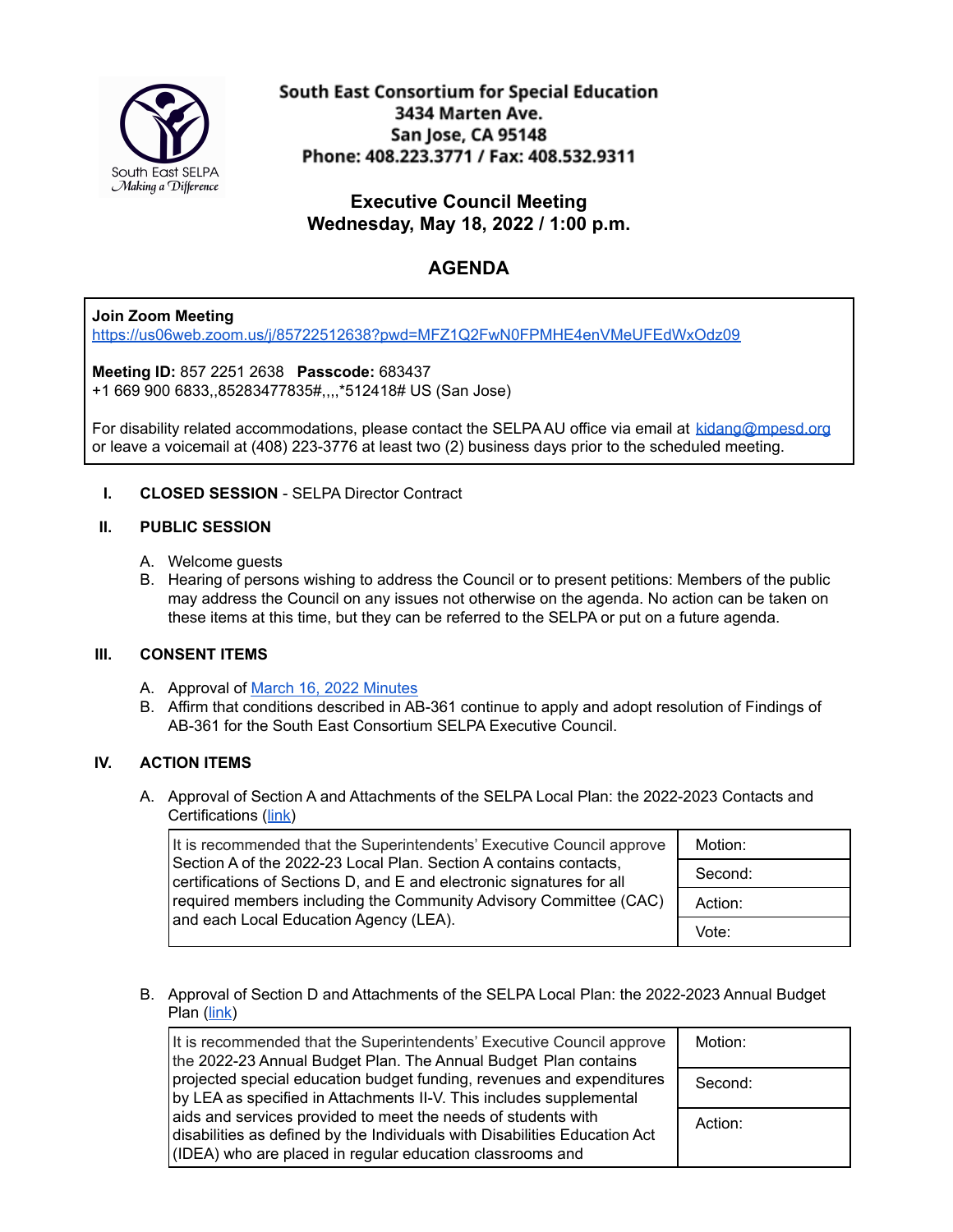| environments, and those who have been identified with low incidence | Vote: |  |
|---------------------------------------------------------------------|-------|--|
| disabilities who also receive special education services.           |       |  |

C. Approval of Section E and Attachments of the SELPA Local Plan: the 2022-2023 Annual Services Plan [\(link](https://drive.google.com/file/d/1tso6yk9HwunNutKTnXPO76gJZOCjcCjr/view?usp=sharing))

| It is recommended that the Superintendents' Executive Council approve                                                                          | Motion: |
|------------------------------------------------------------------------------------------------------------------------------------------------|---------|
| the 2022-23 Annual Services Plan. The Annual Services Plan includes a<br>description of the services to be provided by each local educational  | Second: |
| agency (LEA), including the nature of the services and the physical<br>location of where the services are provided (Attachment VI), regardless | Action: |
| of whether the LEA is participating in the Local Plan.                                                                                         | Vote:   |

#### D. Approval of the 2022-23 COE Block Rates [\(link](https://drive.google.com/file/d/17EHTtGWFN9axWHqxjPc2YY3rd5_AqSDd/view?usp=sharing))

| It is recommended that the Superintendents' Executive Council approve<br>the 2022-23 COE Block Rates. Due to the increases in step and column,<br>PERS, STRS, class closure and overhead cost, these rates will cause<br>an average increase of 2% in COE rates. | Motion: |
|------------------------------------------------------------------------------------------------------------------------------------------------------------------------------------------------------------------------------------------------------------------|---------|
|                                                                                                                                                                                                                                                                  | Second: |
|                                                                                                                                                                                                                                                                  | Action: |
|                                                                                                                                                                                                                                                                  | Vote:   |

#### E. Approval of the 2022-23 COE Facilities Rates ([link\)](https://drive.google.com/file/d/1i1-rIMQqFSwCxXlVkk6wweFlREGoCitm/view?usp=sharing)

| It is recommended that the Superintendents' Executive Council approve<br>the 2022-23 COE Facilities Rates. Districts are obligated to provide | Motion: |
|-----------------------------------------------------------------------------------------------------------------------------------------------|---------|
| classroom space for the number of students enrolled in SCCOE special<br>education operated programs. These rates are used to calculate        | Second: |
| incentives or fees for districts with over-or-under space provided.                                                                           | Action: |
|                                                                                                                                               | Vote:   |

# F. Approval of 2022-23 Funding Changes for South East SELPA's Program Administrator for Mental Health Program [\(link](https://drive.google.com/file/d/1kaZO0xkAZqNKIIYvO1xstBbdweHX341L/view?usp=sharing))

| It is recommended that the Superintendents' Executive Council approve                                                                | Motion: |
|--------------------------------------------------------------------------------------------------------------------------------------|---------|
| to fund the South East SELPA Program Administrator for Mental Health<br>Program with PS/RS funding instead of Mental Health funding. | Second: |
|                                                                                                                                      | Action: |
|                                                                                                                                      | Vote:   |

## G. Approval of the 2022-23 South East SELPA Administrative Unit Budget ([link\)](https://drive.google.com/file/d/11RRXmX91YAg3a7WTJeecePqt5IpvMhld/view?usp=sharing)

| It is recommended that the Superintendents' Executive Council approve                                                             | Motion: |
|-----------------------------------------------------------------------------------------------------------------------------------|---------|
| the 2022-23 Budgets for the operations of the SELPA Administrative<br>Unit. These budgets include the Administrative Unit Budget, | Second: |
| Regionalized Service Budget, Itinerant Vision and DHOH Itinerant                                                                  | Action: |
| Services Program Budget, Medical Therapy Unit Budget, Mental Health<br>Program Budget, and Low Incidence Equipment Budget.        | Vote:   |